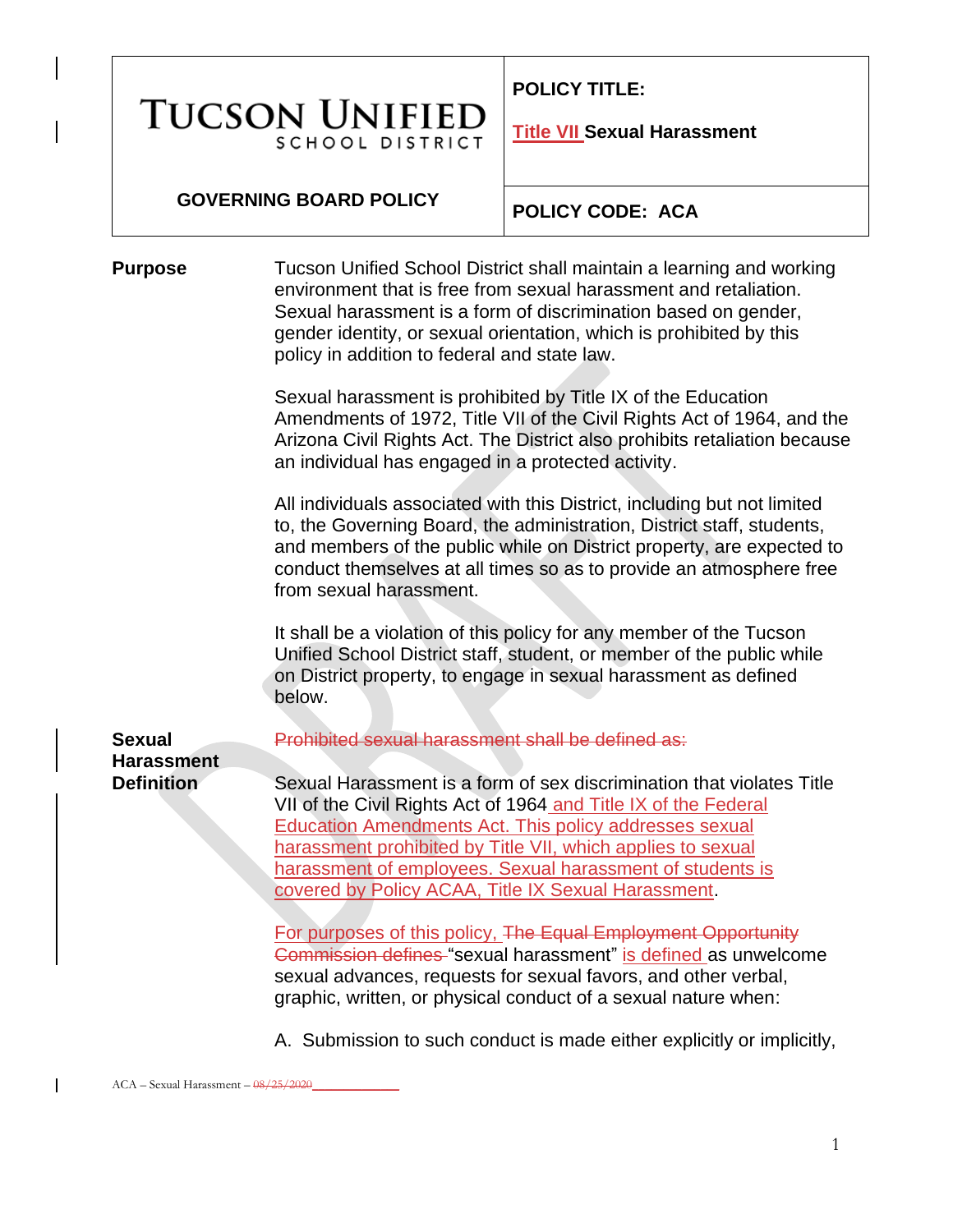**POLICY TITLE:** 

**TUCSON UNIFIEI SCHOOL DISTRICT** 

**Title VII Sexual Harassment**

## **GOVERNING BOARD POLICY**

**POLICY CODE: ACA**

a term or condition of an individual's employment; or

- B. Submission to or rejection of such conduct is used as a basis for employment decisions affecting such individual; or
- C. Such conduct has the purpose or effect of substantially interfering with an individual's work performance, or creating an intimidating, hostile, or offensive work environment.

Sexual harassment may include, but is not limited to:

- A. Suggestive or obscene letters, notes, invitations, derogatory comments, slurs, jokes, epithets, assault, touching, fondling, sexual molestation or assault, impeding or blocking movement, leering, gestures, display of sexually suggestive objects, pictures or cartoons.
- B. Continuing to express sexual interest after being informed that the interest is unwelcome. (Reciprocal attraction between peers is not considered sexual harassment.)
- C. Implying or withholding support for an appointment, promotion, or change of assignment; suggesting that a poor performance report will be prepared; or suggesting that probation will be failed.
- D. Coercive sexual behaviors used to control, influence, or affect the career, salary, and/or work environment of another employee.
- E. Offering or granting favors or employment benefits, such as promotions, favorable performance evaluations, favorable assignments, favorable duties or shifts, recommendations, reclassifications, etc., in exchange for sexual favors.

A single incident may result in violation of this policy.

 $\mathsf{l}$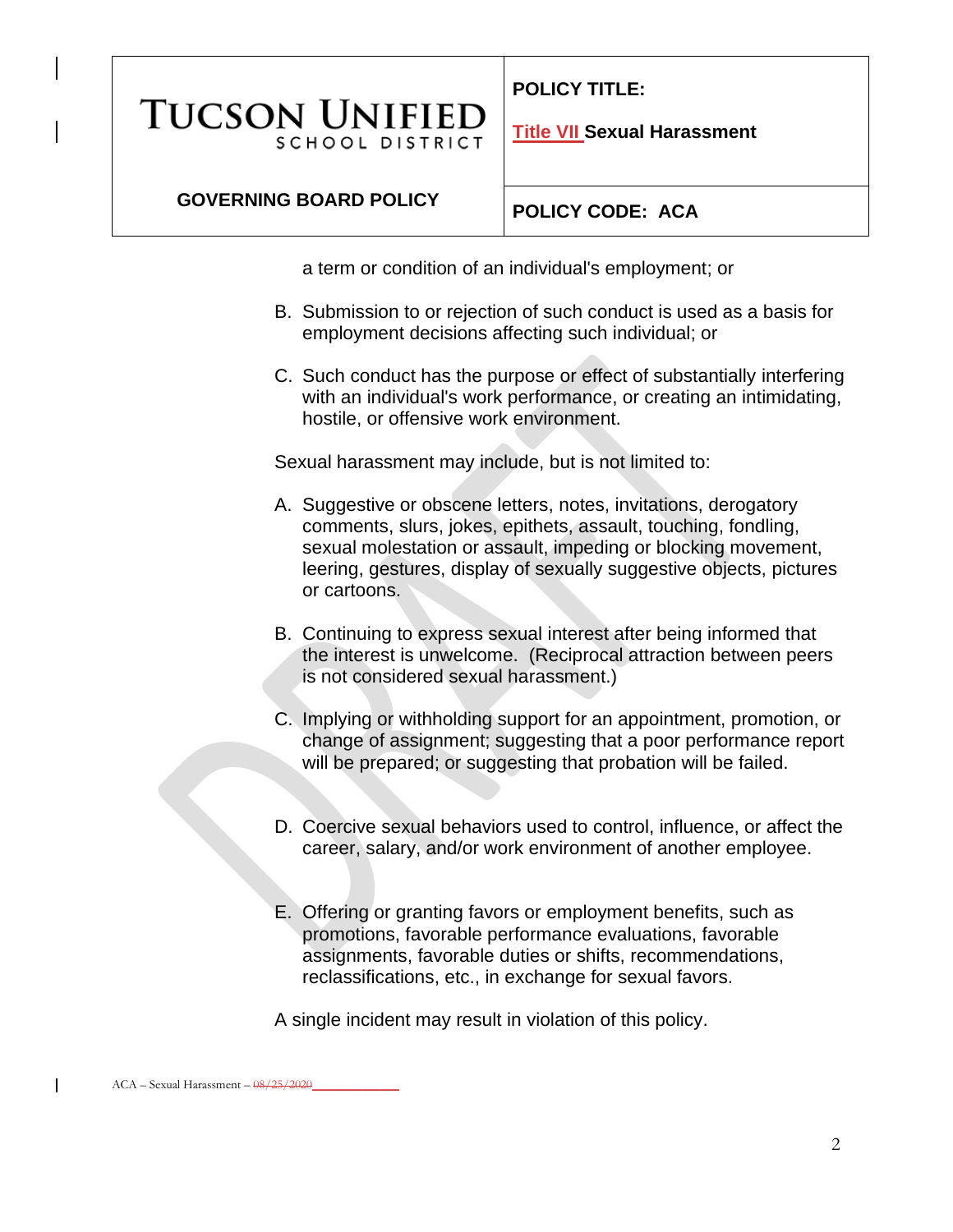# **TUCSON UNIFIED SCHOOL DISTRICT**

**POLICY TITLE:** 

**Title VII Sexual Harassment**

### **GOVERNING BOARD POLICY**

**Retaliation Prohibited**

**POLICY CODE: ACA**

Prohibited retaliation shall be defined as:

- A. Adverse action against a covered individual because the individual (or closely-associated individual) engaged in protected activity.
- B. An adverse action is an action that is likely to keep a reasonable person from engaging in protected activity, including but not limited to termination, denial of promotion, threats, unjustified negative references or evaluations, undesirable transfer, or severe harassment.
- C. Covered individuals are people who have engaged in protected activity, such as filing a sexual harassment charge, or who are closely associated with an individual who has engaged in protected activity, such as a spouse.
- D. Protected activity includes:
	- 1. Reasonable opposition to a practice believed to violate sexual harassment laws on behalf of oneself or others;
	- 2. Participation in a sexual harassment proceeding, such as cooperating with an internal investigation of alleged sexual harassment practices or acting as a witness in an investigation by an outside agency or in litigation; and
	- 3. The asserting of one's rights, such as requests for reasonable accommodation based on religion or disability. Additionally, the Americans with Disabilities Act prohibits retaliation because of opposition to any acts made unlawful by the ADA, including sexual harassment by employers, public accommodations, and state and local government.

A single incident may result in a violation of this policy.

**Reporting Procedures:**

 $\mathsf{l}$ 

Anyone who is subjected to sexual harassment, or who knows of the occurrence of such conduct, shall report the conduct as provided in

 $ACA -$  Sexual Harassment  $08/25/2020$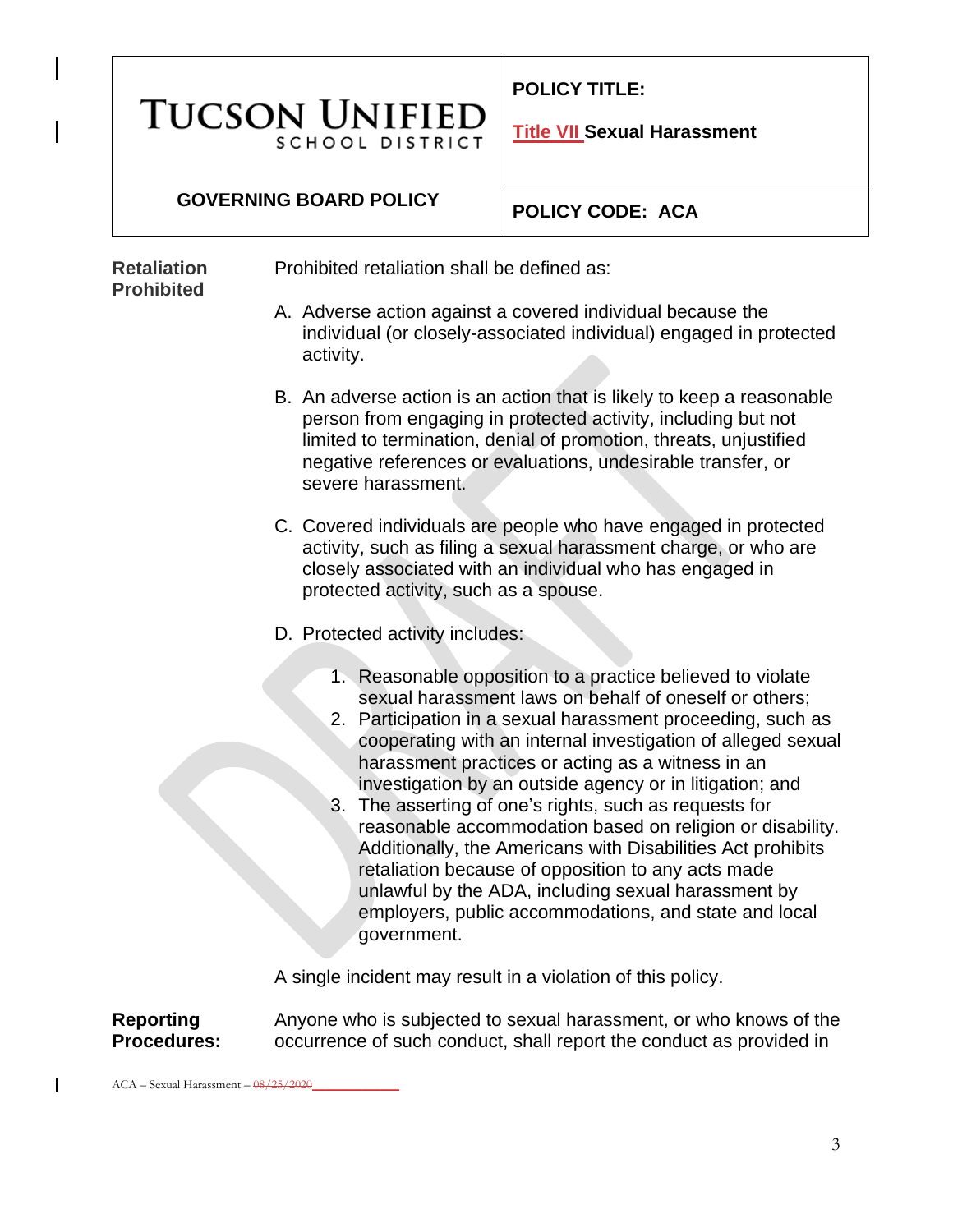#### **POLICY TITLE:**

## **TUCSON UNIFIEI SCHOOL DISTRICT**

**Title VII Sexual Harassment**

### **GOVERNING BOARD POLICY**

#### **POLICY CODE: ACA**

this policy's administrative regulation ACA-R to the following individuals:

- The individual's immediate supervisor
- The individual's site/department administrator, or
- The District's EEO Compliance Officer.

All matters involving sexual harassment complaints will remain confidential to the extent possible.

The District will use the complaint procedures for conducting a fair and impartial investigation of the retaliation complaint as outlined in regulation ACA-R. The investigation will be conducted in as confidential manner as possible.

If the investigation concludes that a violation of this policy has occurred, the District is committed to taking effective remedial action designed to end the violation(s).

- A. A substantiated charge against a District employee shall subject such employee to disciplinary action, in accordance with Governing Board policy and applicable state laws and/or employee agreements.
- B. If the person alleged to have violated this policy is a member of the general public, sanctions consistent with Policy Code KFA – *Public Conduct on School Property* shall be imposed.

The Superintendent shall establish procedures to ensure monitoring and compliance with this policy.

Adopted: September 17, 1985 Revised: July 9, 1991 Revised: May 25, 1995 Revised: February 10, 2004

 $ACA -$  Sexual Harassment  $08/25/2020$